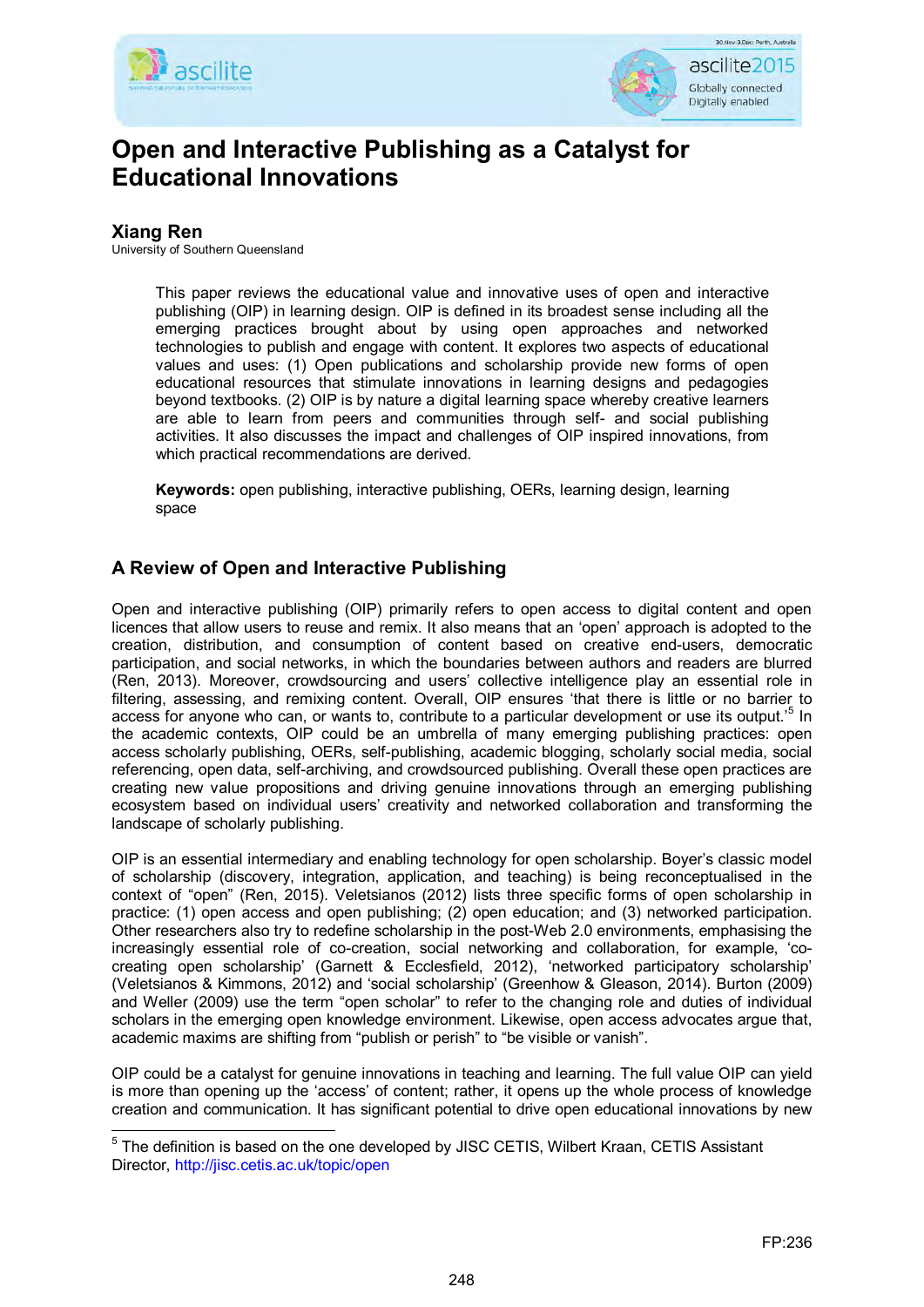types of content and new models of knowledge production. Open education community needs to broaden visions beyond 'access' (or free content) and reinvent practices by harnessing the dynamics of OIP, which echoes the transformation from open educational resources to open educational practices (Ehlers, 2011).

This paper aims to systematically review and synthesise the role of OIP as a catalyst for innovations in open education, particularly inspired by the paradigm shift of publishing and scholarship. In the following sections, it focuses on two major aspects: (1) Open scholarship and open publications enabled by OIP provide new forms of open educational resources and stimulate new pedagogies and learning designs beyond traditional textbook teaching. (2) OIP is by nature a digital learning space whereby creative learners can learn from peers and networks through self- and social publishing activities. The dynamics, innovations, examples, challenges, and recommendations will be discussed. The paper ends by a critical reconsideration of the interplay between open Internet and institutional constraints in higher education, which shapes the adoption of OIP as well as other open praxis.

#### **Open Publications and the Move beyond Textbook Teaching**

Blyth (2009) criticizes commercial textbook publishing for inhibiting innovations and failing to create learner-centric and user-friendly (both learners and educators are users here) experiences and address their real needs. Likewise, Saravanan (2013) critiques the limitations of textbook teaching and pedagogies. They are just part of the increasingly strong voice of moving beyond traditional textbook teaching (Loewen, 2013). Open textbook plays a significant role in widening access and reducing students' cost. However, most open textbook projects have not transformed textbooksbased learning and teaching despite of licencing digital materials openly. The huge scale of new types of scholarship created by OIP has not been fully harnessed, including open access research publications, open data, user-generated-content, and so forth. There are significant opportunities to remix and repurpose open publications and open scholarship into new forms of textbooks that enable and inspire innovative pedagogies and learning designs. As such, the open education community might need to shift their priority from "big OERs" (Weller 2010) created by institutional projects with explicit educational purposes to broad open content in the Internet and explore its educational value innovatively.

# **Open Access Publications and Open Data in STEM Education**

Open access has become a mandate in major public-funded research systems and most leading universities in the world. As a result, 27 million academic publications have been made openly accessible online (Khabsa & Giles, 2014). This open tAd is influencing research data management as well, making the original lab data openly accessible to the public, in contrast to the traditional academic publishing system that only publishes the final results of research and often only positive results. More than that, driven by the open ethos of science, a growing number of scientists and researchers use blog, slide sharing, preprints, and social media to communicate research and engage the public. Just as Quirós (2009:63) argues, open and interactive initiatives are reinventing academic publishing into 'a dialogue between scientists [and the public] without mediation or obstacles'. All these are making science more transparent and inclusive than ever. Open research scholarship provides opportunities for educational reuse and repurposing as well.

Traditional forms of textbooks are only secondary knowledge rewritten by educators, as a result of which learners access restricted and possibly biased representation of knowledge. Open publications have widened public access to the original representation of knowledge by its creators (as publications) as well as the process of creating and developing knowledge. Technically the process of the social and academic construction of scientific knowledge is accessible to learners who can thus understand how knowledge is originated, developed, revisited, and debated. This is fundamental difference brought about by the OIP inspired new 'textbooks'.

The constructive first step would be harnessing open research publications to reform textbooks. Compared with textbook content, research publications critically represent the latest knowledge developments and written by researchers themselves, which also include a critical review of existing literature and insightful recommendations on future research directions. This will inspire new scientific pedagogies not only in tertiary education, but also possibly at lower levels of STEM education. A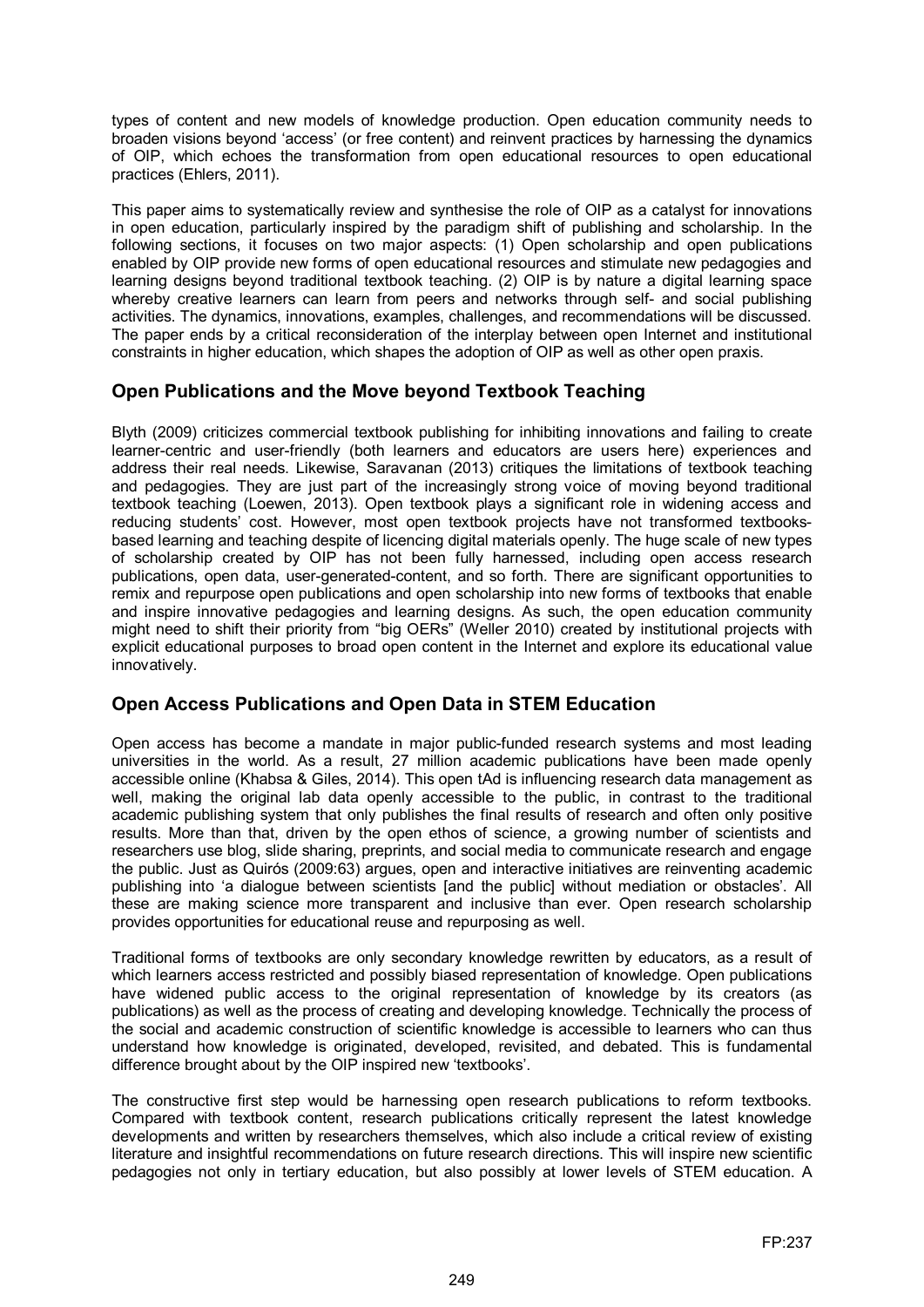further next step is to harness the dynamics of open science. Mediated by OIP, almost every stage of the research life-circle ranging from proposal, research design, data collection, data analysis, draft, preprints, peer review, and post-publication debates is publicly accessible. This has greatly enriched the knowledge resources that could be reused and remixed for educational purposes, moving far beyond traditional textbooks.

A growing number of individual educators have begun to embed open scholarship and open data in STEM teaching, which would otherwise be costly to obtain through commercial sources or doing experiments by themselves. There are also institutional initiatives as well. For example, *Connected Curriculum*, developed by University College London, is "an institution-wide initiative which aims to ensure that all UCL students are able to learn through participating in research and enquiry at all levels of their programme of study"<sup>[6](#page-2-0)</sup>. It further calls for closing "the divide between teaching and research" through integrating "research into every stage of an undergraduate degree, moving from research-led to research-based teaching"<sup>[7](#page-2-1)</sup> School of Data is another example, focusing on empowering people "with the skills they need to use data effectively"<sup>[8](#page-2-2)</sup>, which is defining a new literacy in the open data age.

# **Open Content Resources in Arts, Social Sciences, and Humanities**

We are living in a culture and media environment of abundance instead of scarcity (Ren, 2014). This is fundamentally changing our views and ways of using content and knowledge, not only for entertainment and everyday life, but also for teaching and learning. Weller (2010) categorises OERs into "big OERs" created by institutional projects with explicit educational purposes and "little OERs" created by individuals "from a variety of motivations, but can have an educational intention ascribed to them by someone else". Weller (2010) further points out that, the Web 2.0 enabled little OER "represents a more dynamic model that encourages participation, and may be more sustainable. For learners, a mixture of both [big and little OERs] may also create a varied, engaging experience."

With the rise of user-generated-content (UGC) and born digital publications, like in STEM areas, there is much more materials educators and learners can use than just open 'educational' resources (or big OERs) in social sciences and humanities as well. The born digital content and UGC have direct benefits for courses like foreign languages where learners can easily access real language environments through social media. Another direct implication is self-published literary content for the courses like publishing, editing, and creative writing, which provides much more diverse sources of literature with different styles and levels, also at different working stages. This is sharply contrast to the traditional publishing system the mainstream educators depend on, which only publishes the final edited versions of editor-selected literature.

Like science, the development of journalistic and creative content is being more transparent and inclusive than ever. Innovative educators are aware of the educational value of born digital content and user-generated-content, i.e. little OERs, and the dynamics of an increasingly open landscape for media, arts, and humanities. The OpenLIVES project at University of Leeds aims to "digitise and publish materials documenting the experiences of Spanish migrants to the UK and returning migrants to Spain, repurposing this data as open educational resources"<sup>[9](#page-2-3)</sup>. It also involves students in the creation and evaluation of these OERs; students in a final-year course were asked to conduct own research using open data and assessed innovatively. It is reported that students valued original research and creative control over their education (Martínez-Arboleda 2013). This example demonstrate the value of open data for learning and teaching in humanities and social science disciplines. Similarly, Beijing Normal University has led a project of online training system for editors

<span id="page-2-1"></span>[http://www.researchresearch.com/index.php?option=com\\_news&template=rr\\_2col&v](http://www.researchresearch.com/index.php?option=com_news&template=rr_2col&view=article&articleId=1343435) [iew=article&articleId=1343435](http://www.researchresearch.com/index.php?option=com_news&template=rr_2col&view=article&articleId=1343435)

<span id="page-2-2"></span><sup>8</sup> http://schoolofdata.org/ 9

<span id="page-2-3"></span>[http://www.webarchive.org.uk/wayback/archive/20140614060648/http://www.jisc.ac.](http://www.webarchive.org.uk/wayback/archive/20140614060648/http:/www.jisc.ac.uk/whatwedo/programmes/digitisation/content2011_2013/openlives.aspx) [uk/whatwedo/programmes/digitisation/content2011\\_2013/openlives.aspx](http://www.webarchive.org.uk/wayback/archive/20140614060648/http:/www.jisc.ac.uk/whatwedo/programmes/digitisation/content2011_2013/openlives.aspx)

<span id="page-2-0"></span> $\overline{\phantom{a}}$ <sup>6</sup> [http://www.ucl.ac.uk/teaching-learning/strategic\\_priorities/connected-curriculum](http://www.ucl.ac.uk/teaching-learning/strategic_priorities/connected-curriculum)<br><sup>7</sup>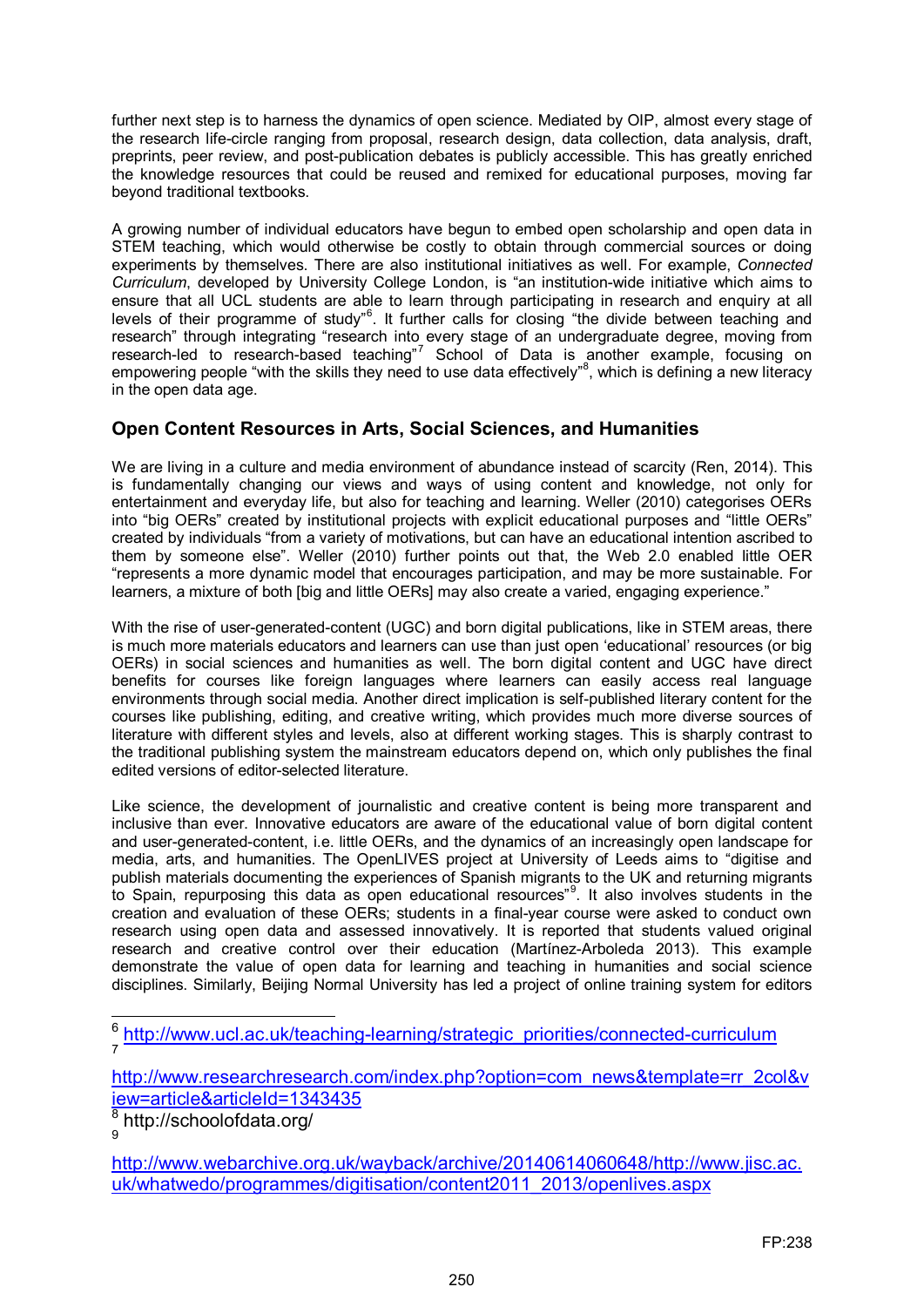based on real journalism content<sup>10</sup>. The project aims to provide a system whereby users can train and test their sensitivity to valuable news sources and learn editorial selection criteria based on a largescale database of news reports and readers' preferences. As such, students are working as editors and gatekeepers in the virtual system, doing multiple choice questions and selecting what they believe the readers are most likely to read. The students' choice will then be compared with the real world data. This content-rich system is imitating the future working of journalism students by including real-world data so that students can apply the theories into editorial practices. Though there are long way to go to translate open resources into innovations of pedagogies, these initiatives have shown inspiring and convincing examples.

#### **Interactive Publishing and Open Learning Space**

An EU open publishing initiative uses the term "liquid publications" (Cuel, Ponte, & Rossi, 2009) to define the new approach to publishing scientific knowledge: (a) content is updatable and knowledge is continuously evolving; and (b) knowledge is built in a constructivist way based on collective intelligence and social collaboration. In OIP, Internet users are empowered to actively co-create, share, edit, remix, and assess digital content, either individually or collectively. This makes OIP potentially a digital/open learning space, enabling interest-driven, social, and interactive learning. Literat (2012) frames the different levels of artistic participation (receptive, executory, and structural) in online crowdsourced art platforms and suggests that participants can play very different roles ranging from passive audiences of finished artistic product, engaged participant in redesigned projects, to co-designers and co-authors. This framework applies to a wide variety of OIP areas where learners can participate in knowledge developments at different levels and as different roles. Significant opportunities exist in using the OIP platforms as an interactive online learning space, which exist beyond the institutional Learning Management Systems. There are mainly four aspects of innovative learning designs:



#### **Figure 1: Major aspects and learning activities in the digital learning space enabled by OIP**

# **Student Publishing**

It is increasingly popular that educators take the advantages of self-publishing to publish the educational content they create. How about students? A large number of courses have writing assignments but students' works are normally read only by examiners. This lags behind the development of Internet and open publishing. It is now viable and reasonable for students' writing to have wider readership and educators should encourage it. The leading scientific journal *Nature* once published a research paper written by a group of pupils based on an experiment they conducted, which implies potentially significant value of student-made innovations. Students' works like assignments, are part of overall knowledge commons of human beings, which should be accessible to everyone in the digital age. More importantly, publishing students' works is beneficial for learning itself. Just as Jim Moulton argues, 'Publishing was important. It gave me the opportunity to take the Figure 1: Major aspects an<br>
Student Publishing<br>
It is increasingly popular that<br>
educational content they creases<br>
assignments but students' we<br>
development of Internet and or<br>
photosistical aresearch paper w<br>
which implie

<span id="page-3-0"></span> $10$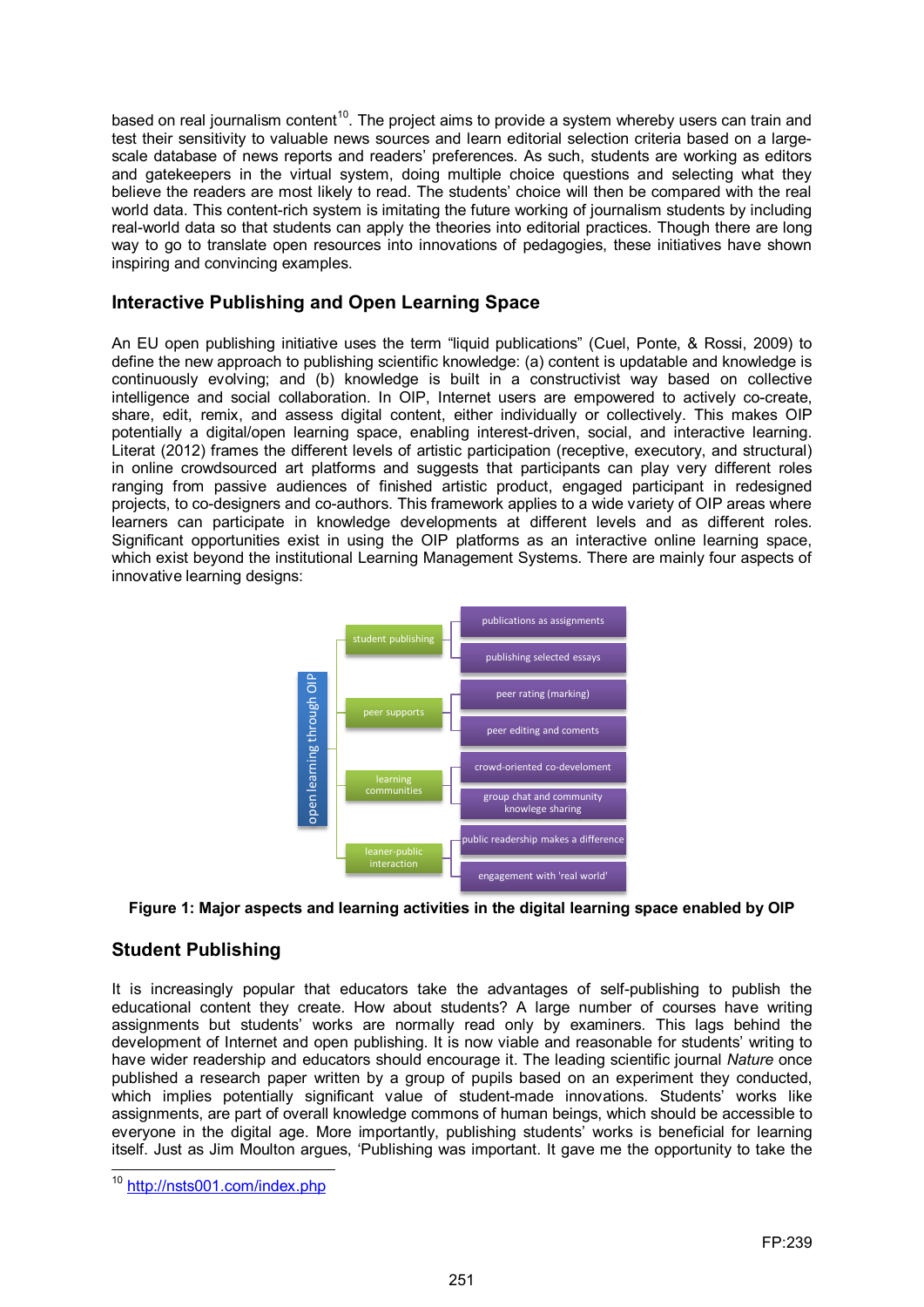moral high ground and ask the [learners] to do their very best because their writing was headed for publication. We all know that real audiences make a difference'.<sup>[11](#page-4-0)</sup>

Practically there are two major ways to use student publishing to improve learning. One is publications as assignments, in which teachers or educators give clear instruction that students need to publish their assignments online. Educators might give learners more freedom in choosing topics and encourage them to find the topics they are most passionate about. Sometimes educators might even adopt social assessments provided by OIP as part of the overall marking. This will stimulate learners to set a higher level of goals when doing assignments and they will learn how to write for engaging readers rather than pleasing markers. Another way is to publish selected essays and assignments written by students after formal assessments. Educators can encourage students to adapt their assignments into publications if needed.

OIP is an enabling technology for such innovations in higher education. There are a wide variety of self-publishing platforms like Lulu and Amazon's create space whereby students can publish their essays, creative fictions, and other feature articles generated from learning. Student publishing as an open learning activity is not a privilege of subjects like creative writing; there are also opportunities and OIP platforms for students in STEM and other disciplines to publish their works. Undergraduates and postgraduates can publish their original research with various student-run academic journals like *Student Pulse* which is "an open-access academic journal that highlights the work of students at the undergraduate level and above." The open access publishing platforms including both online journals and online preprints also welcome high quality submission from university students and some even set a special section for student essays because they regard students' work as valuable emerging voice in the academia.

#### **Peer support**

OIP encourages and depends on peer editing to improve the quality of content. For leaners, peer editing provides a good opportunity to learn how to write and improve their writing skills. In addition to the direct contribution to content improvement, learners could also benefit from comments and feedback provided by peers. In contrast to peer support within formal online learning environments, learners in open learning space benefit from a wide range of expertise beyond textbooks and classrooms, perhaps including experts and senior level peers in their fields. The feedback and comments might be more insightful and helpful. It is believed that "online writing communities offer students who are gifted a chance to explore and create a supportive peer group."(Olthouse & Miller, 2012). Such benefits and dynamics apply to other subjects as long as learners are able to find their peers in the OIP platforms. For example, physics students might enjoy high level peer supports if they publish their work with initiatives like arXiv; chemical students might benefit from engagement with their disciplinary blog-sphere ChemBark.

# **Learning Communities**

A defining feature of OIP is crowd-oriented knowledge development and mass collaboration, illustrated by platforms like Wikipedia. Focusing on educational values and uses, there are many possibilities for OIP to be used as a learning space in this regard. A large number of Wikipedia contributors are students in Higher Education institutions and their creative work in crowdsourcing knowledge is valuable learning experience as well, which should even be recognized by formal assessments and credentialing in some ways. Another important example of mass knowledge development is citizen science, in which students could make substantial contributions associated with their learning process and in a collaborative environment. It is believe that science today is not only for the public, but also from the public. As the participation of wiki-models within institutional eLearning systems is comparatively low, open platforms outside educational institutions might provide better social learning experience, encouraging students to contribute to the mass collaboration of knowledge advancements in broad real world associated with own interests and passion.

The value of OIP communities also lies in the consumption of content. Social reference management tools like Mendeley and Zotero are equally valuable for collaborative learning (Estelles, Del Moral, & González, 2010). By looking at other peers' libraries and the references they stored, learners can

<span id="page-4-0"></span> $\overline{\phantom{a}}$ <sup>11</sup> <http://www.edutopia.org/self-publishing-student-writing>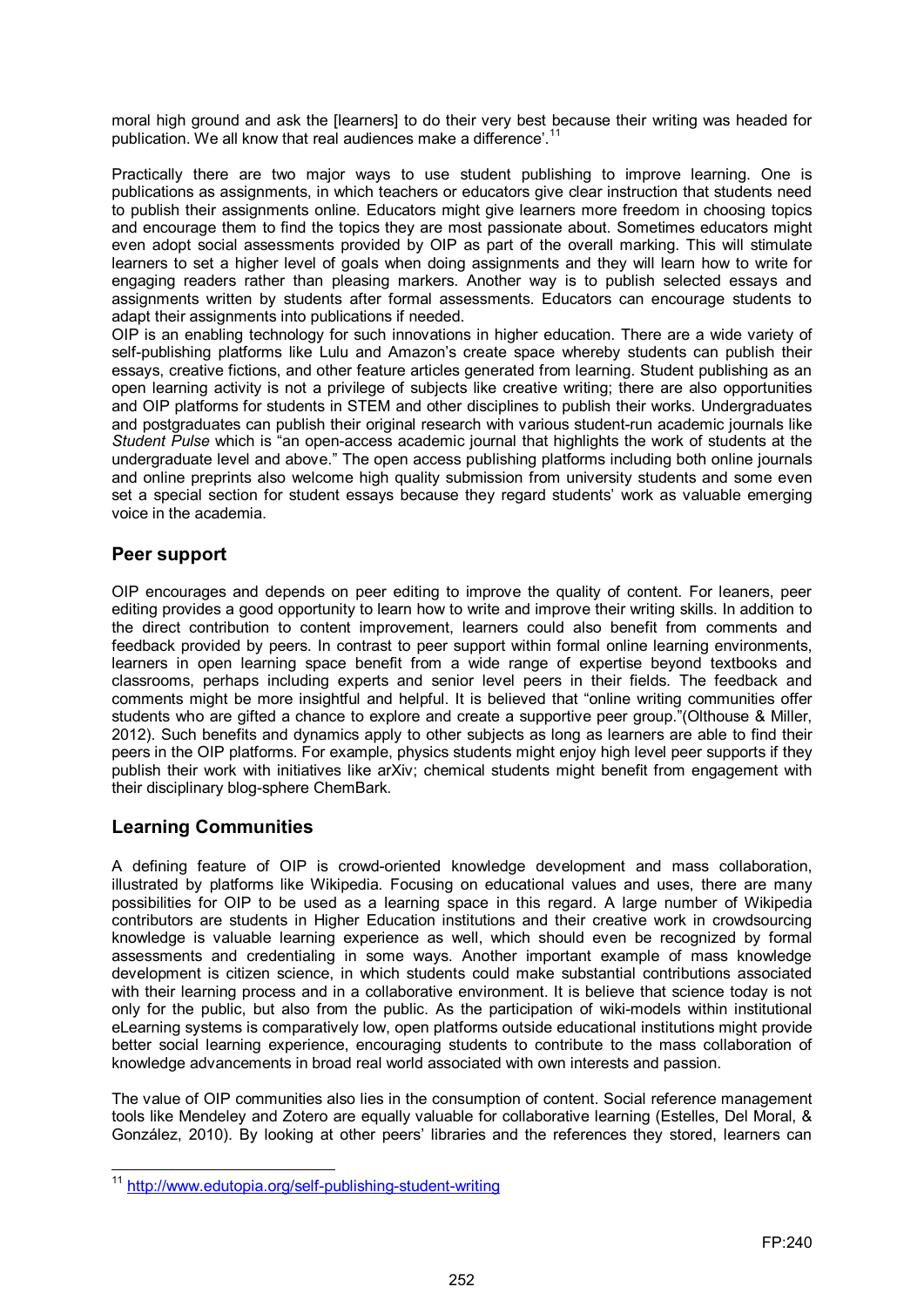efficiently access the key literature and references in a discipline or a course and their own contribution matters to others as well. The folksonomy built by learners' collaborative selections might provide different synthesis of knowledge than textbooks and the process of selecting references collaboratively benefits learners in various aspects as well.

A step forward in educational innovations is needed in order to harness the affordances of OIP platforms as a supportive and collaborative learning community. It is not just about learning knowledge, it is more about cultivating collaborative skills. The P2PU (peer to peer university) provides a good example of the power of open community in transforming learning and even disrupt the traditional teacher-student paradigm.

#### **Learner-public interaction**

It is believed that science today should be built upon citizen inquiries (Williams, 2010). Likewise, arts and humanities "are now connected to contemporary ideas about citizenship, caring and public engagement." (Delacruz, 2009). Education should go beyond the academic ivory tower and shifting the priorities from delivering abstract knowledge (fact) to encouraging civic participation. OIP provides valuable enabling technologies and platforms. Through activities like self-publishing and collaborative knowledge developments, students and learners could have their voices heard widely as knowledge creators, commenters, and collaborators in the public sphere of science, literature, arts, and so forth; they can create knowledge, publish content, and interact with the public and the real world. This is not only novel learning experience, but also, an essential part of educating capable citizens in the 21st century.

#### **Discussion**

While OIP is instrumental to education it represents open culture and values as well. OIP is built upon the belief that knowledge is commons and knowledge production is collective, participative and inclusive. Educational innovations is driven and inspired by the open transformation of publication from one-way information flow like traditional textbooks to networked flow based on collaborative models. This echoes the shift of learning theories and paradigms towards connectivism (Siemens, 2005). All these suggests great potential of the educational uses of OIP for reforming learning design and pedagogies.

As discussed above, the primary impact of OIP upon education lies in the potential of moving beyond 'textbook-fact' model in teaching and learning. Given half of scientific knowledge is proved to be incorrect within 45 years (Arbesman, 2012), it questions the pedagogies based on transferring "fact" to students. By widening learners' access to research publications, open scholarship, and knowledge production and communication, the adoption of OIP is a constructive first step to reform the traditional paradigms. This provides significant opportunities for further educational innovations through combining the OIP 'tools' with various paradigms, cultures, and values.

OIP-inspired pedagogies focus more on literacies. There is a steady growth in the emphasis on teaching about the nature of science in STEM education. It is argued that, students need to be taught about the methods of scientific investigation and the role and status of scientific knowledge in the societies at large (Wong & Hodson, 2009). OIP enables learners to participate in real scientific communication and even the whole research life circle by either accessing open scholarship or interacting with research teams. This is valuable in nurturing literacy. Similarly new literacies could be cultivated through participating in creative works or knowledge production in social sciences and humanities. Digital literacy is another essential literacy for students today. As a substantial part of open Internet, there is no doubt that OIP helps with cultivating students' digital literacy, not only the skills of seeking, reusing, and remixing content, but also the literacy as a connected creative citizen, expressing themselves and engaging audiences creatively.

The uses of open content and interactive publishing space in education will foster students' critical and creative thinking. Rather than just transferring and discussing authoritarian 'fact' in textbooks, OIP as a learning space with evolving knowledge and democratic environments provides learners with opportunities to participate in knowledge development as well as directly question and challenge the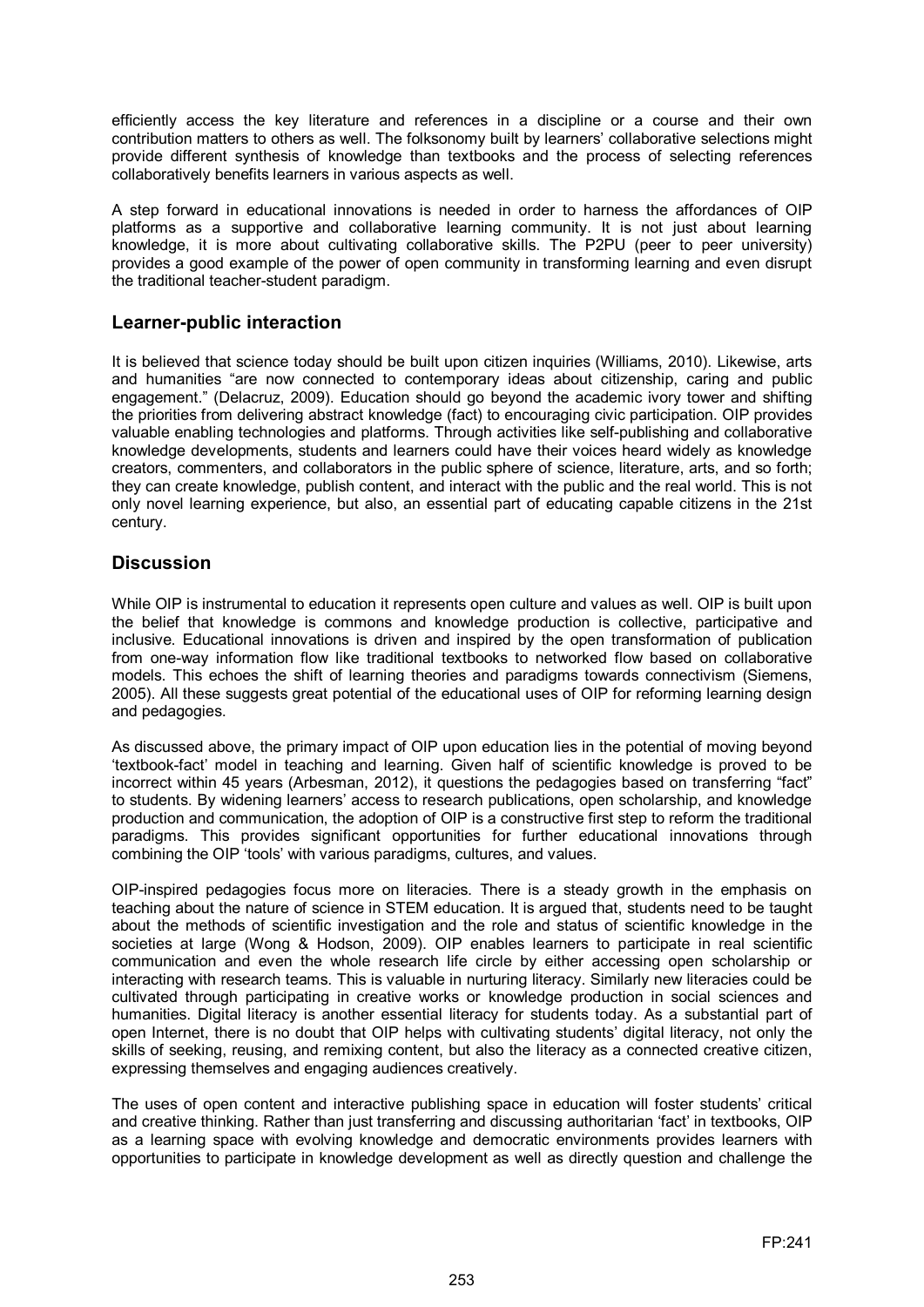authorities. This helps to increase learners' "21st century skills", in particular, thinking critically, analytically, and creatively (Silva, 2009; Tytler, 2007).

OIP enables inquiry-based, interest-driven, and personalised learning outside the walled garden of digital learning based on institutional Learning Management Systems. Learning in open publishing activities is not a process designed by educators and instructors in advance, but an ongoing learnerdriven and self-directed process based on learners' own interests and passion as well as inquiries of knowledge. Moreover, OIP broadens the scale and scope of knowledge access by learners and thus increase the possibilities of more diverse and personalised learning. It will be especially beneficial for the talent students to expand their vision and learning beyond the restriction of textbooks and classrooms. Personalisation comes from both the abundant diverse content provided by open publications and the networked and collaborative dynamics of interactive publishing models. On the other hand, learning is increasingly social and collaborative. Open environment enables collaboration with strangers and much more diverse Internet users globally, which is not available in closed institutional eLearning system.

Undeniably the use of OIP is challenging traditional learning and teaching. As some educators argue in the context of creative writing education, 'The changes created an ideological struggle as new writing practices were adapted from broader societal fields to meet the instructional and regulative discourses of a conventional writing curriculum' (Mills & Exley, 2014). This applies to broader educational contexts. Generally, it is less challenging to embed OERs into traditional pedagogies and curriculums than broadening the scope of OERs and further facilitating students-led creation and collaboration in OIP platforms. Like any emerging practices, there are obvious technical difficulties to be sort out. For example, the reliability of OIP platforms in terms of the access to content, the archiving and security of usage data, and so forth; the interoperability between OIP platforms outside campus and the institutional Learning Management Systems. Other concerns exist in students' privacy, ethical issues in student research and other academic activities. New methods for assessment and credentialing are also urgently needed as their current absence creates obvious barriers against to OIP adoption.

More than that, the barriers from educators' mindset, institutional policies, and educational culture are crucial. The perception of educational values and transformational potential of OIP remains limited and biased. Educational innovations associated with OIP require tremulous input of time, creativity, expertise, and workload, which is, however, luxurious resources in current institutional contexts of higher education. The educators generally lack initiative and passion of leading pedagogical innovations. Further, every academic is fighting against busy schedule and competing demands on time and resources. Last but not least, the overall educational culture is built upon formal (traditional) credentialing and accreditation which is structurally incompatible with the informal learning inspired and enabled by OIP as well as open Internet.

Despite of the challenges, there are still opportunities for moving forward practically in reforming learning designs and pedagogies through adopting OIP. OIP as initiatives outside the traditional education domain has developed very rapidly, with thousands of mature and large-scale platforms. A growing number of educators within tertiary education system have already taken advantages of various OIP models and resources in educational practices. Deriving from the above discussion on both the dynamics and challenges, the following recommendations are proposed for effectively exploring the value of OIP as a catalyst for educational innovations.

- **Taming "wild" OERs**: Through widening learners' access to the process of scientific research, OIP is of value in developing new pedagogies that focus on students' critical thinking and scientific literacy. The term 'free range' is sometimes used to describe the openly licenced OERs that could be freely remixed and reused. Defining OERs beyond being "educational", open publications and content resources provided by OIP are even more 'free range'. Rather than 'little OERs', open and interactive publications are 'wild' OERs. Once 'tamed' by careful indexing, purposeful learning design, instrumental instruction, open publications could be valuable alternatives to the traditional textbooks and OERs.
- **Moving beyond institutional LMS:** Educational technologists believe that the Web 2.0 inspired platforms could be facilitators and enablers of social and interactive learning and have invested heavily in building such social connections within closed institutional LMS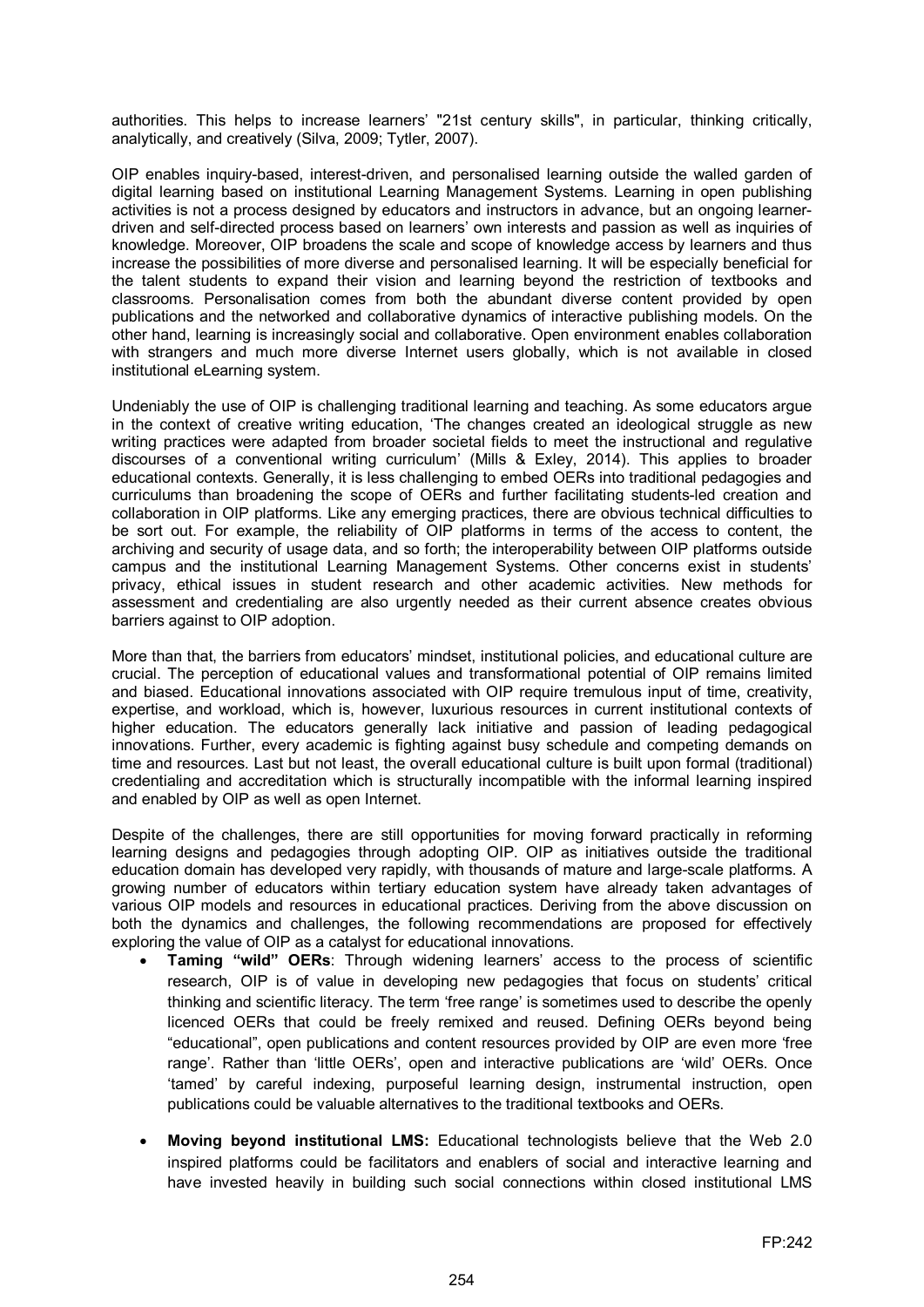systems. These initiatives are valuable and functional as they are closely related to educators, learners, and formal learning resources. However, learners' participation social activities hosted by formal LMS is usually low and during short term only. OIP provides a large amount of digital, open, and informal learning space outside the institutional online learning systems. Using these third party public platforms not only saves money for educational institutions, but also might lead to more interactive and engaging learning, enabling students to interact with the real world.

- **Redefining "open" textbooks**: Open textbooks should not be just openly licenced traditional textbooks. Instead, the deluge of open information and resources are driving reinvention of 'textbook'. It is not appropriate any more to 'feed' learners with 'manufactured' learning materials given abundant open and original materials in the OIP systems. Of course there is much to do in tailoring open publications for education, including indexing, filtering, assessing, remixing, and repurposing content. But redefining open textbooks beyond packaging OERs into traditional formats is a realistic and constructive first step in linking OIP with educational innovations.
- **Open learning design**: There is considerable potential to reform pedagogies through open learning design, integrating learning activities with OIP and possibly outside institutional LMS and the controlled traditional domain of education. In the highly self-directed and selforganized knowledge open environment, the roles of educators, institutional supervision, assessment, and credentialing need to be redefined. The challenge lies in the formalisation of OIP-inspired or –enabled learning activities and embedding them into curriculums. It also demands new methods for assessment and credentialing in order to evaluate and recognize open learning activities, for which open badges, micro-credentials and learning analytics might be practically helpful. Open learning design might be easier in the subjects that directly benefit from open publications and OIP, for example, practice-led courses like design and visual arts, lab-based courses like biology, medical sciences. In these subjects, open resources provide valuable references, examples, lab data, which would otherwise cost a fortune to produce by educators.
- **Collaborating with OIP platforms:** Educational technologists and learning designers might need to improve the awareness and capability of collaborating with OIP platforms. Many OIP platforms are built upon open culture and have APIs for educational developers; they also welcome collaboration that could expand their uses for learners and learning purposes. The collaboration, particularly in technological aspects, is necessary to provide a user-friendly, reliable, and efficient interface for educators to conduct innovations in teaching and pedagogies.
- **Using OIP as a bridge to the real world:** It is important for students to learn how to survive in the real world with their knowledge and skills and thus urgent for our education going outside the 'campus' (either physical or mindful). OIP is an enabling technology for cultivating 'free range' students in an open knowledge environment. Moving beyond textbooks and closed institutional learning environment will also improve students' employability in future, which is increasingly a priority in Higher Education policy today.

# **Conclusion**

The fast growth and evolution of digital publishing is somewhat neglected by educational technologists, at least not being considered as a systematic dynamic. It is thus necessary to systematically examine and discuss OIP as a catalyst for open education innovations and differentiate it from other similar or relevant dynamics. It is worth mentioning that OIP itself is no longer an experimental beta, but a mature paradigm with a large number of established platforms and billions of active users. In other words, OIP provides more ready-to-use platforms than other emerging ideas or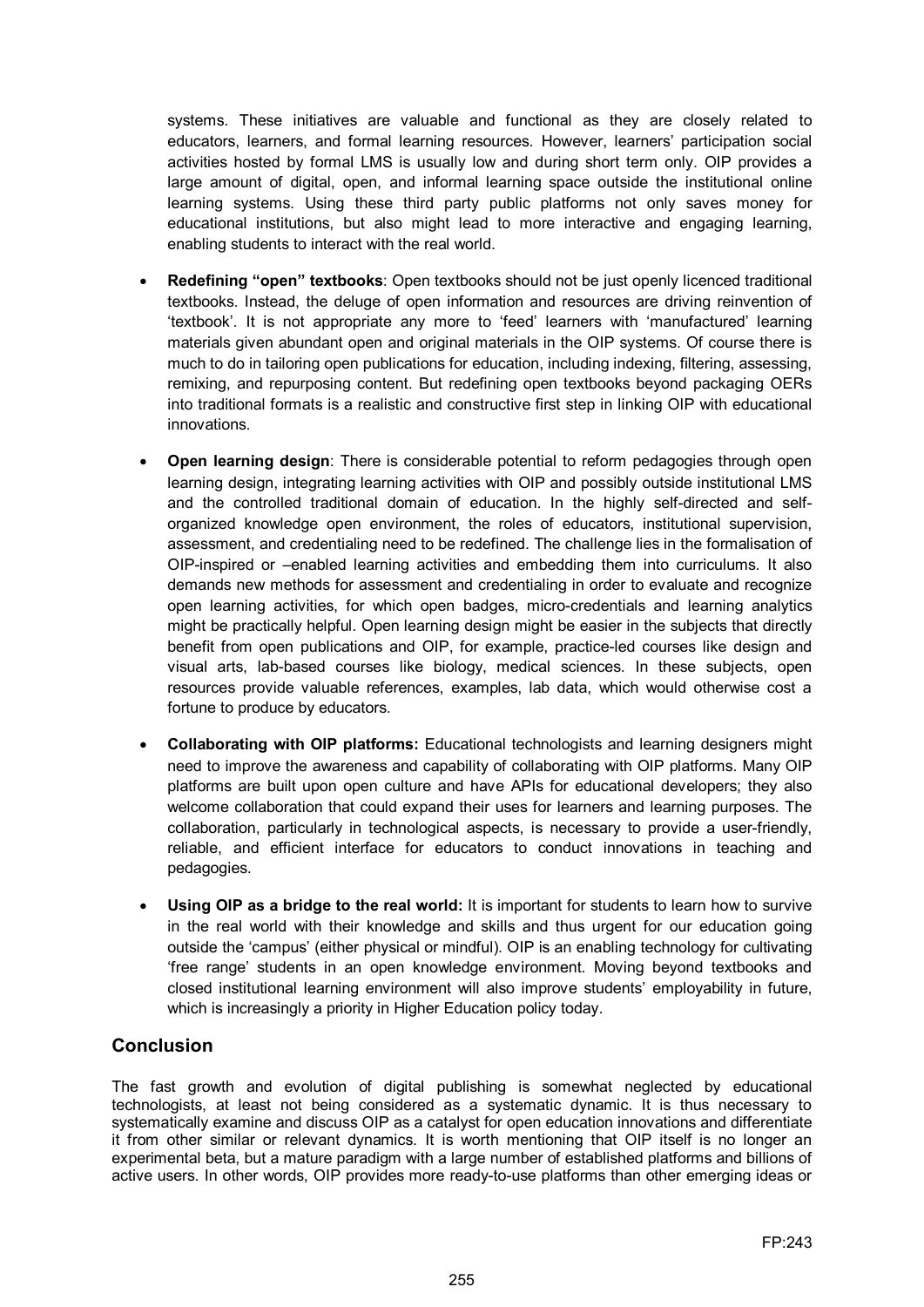eLearning initiatives. In order to explore the potential for education, learning designs need to integrate OIP with pedagogies and course developments innovatively and develop practical instruction and guidelines for educators and learners to engage with various emerging publishing practices. It is equally important for institutional policies changes in assessments and credentialing to recognize open learning activities and creative achievements associated with OIP. Thus, this paper is calling for a deep understanding of the transformative potential and evolutionary value of OIP beyond simple applications like electronic or open textbooks. It calls for initiatives based on the OIP platforms and practices to function as a catalyst for educational innovations.

In his book 'The Battle for Open', Martin Weller (2014) points out that though open has achieved triumphs in education, there is still much to do. As discussed above, the full educational value OIP can yield is being restricted due to a narrow lens of 'open' focusing on free access to content and the reduction of textbook cost. The limited understanding and adoption results from a paradox about OERs: open educational resources are developed and used in a closed institutional system of education. The dynamics and constraints of OIP are just a snapshot of the broad tension between open Internet and closed educational institutions. This highlights the significance and necessity of shifting priorities from open educational resources to open educational innovations and the transformation of pedagogies, mindsets, and policies accordingly.

# **Reference**

Arbesman, S. (2012). The half-life of facts: Why everything we know has an expiration date: Penguin. Blyth, C. (2009). From textbook to online materials: the changing ecology of foreign language

- publishing in the era of ICT. In M. Evans (Ed.), Foreign Language Learning with Digital Technology (pp. 174-202). London and New York: Continuum.
- Burton, G. (2009). The open scholar. Retrieved on 26.11.14 from http://www.academicevolution.com/2009/08/the-open-scholar.html
- Cuel, R., Ponte, D., & Rossi, A. (2009). Towards an Open/Web 2.0 Scientific Publishing Industry? Preliminary Findings and Open Issues. Liquid Publications Project. Retrieved from http://wiki.liquidpub.org/mediawiki/upload/b/b3/CuelPonteRossi09.pdf
- Delacruz, E. (2009). Old World Teaching Meets the New Digital Cultural Creatives. International Journal of Art & Design Education, 28(3), 261-268. doi: 10.1111/j.1476-8070.2009.01620.x
- Ehlers, U.-D. (2011). Extending the territory: From open educational resources to open educational practices [online]. Journal of Open, Flexible and Distance Learning, 15(2), 1-10.
- Estelles, E., Del Moral, E., & González, F. (2010). Social Bookmarking Tools as Facilitators of Learning and Research Collaborative Processes: The Diigo Case. Interdisciplinary Journal of E-Learning and Learning Objects, 6(1), 175-191.
- Garnett, F., & Ecclesfield, N. (2012). Towards a framework for co-creating Open Scholarship. 2012, 19. doi: 10.3402/rlt.v19i3.7795
- Greenhow, C., & Gleason, B. (2014). Social scholarship: Reconsidering scholarly practices in the age of social media. British Journal of Educational Technology, 45(3), 392-402. doi: 10.1111/bjet.12150
- Khabsa, M., & Giles, C. L. (2014). The Number of Scholarly Documents on the Public Web. PLoS ONE, 9(5), e93949. doi: 10.1371/journal.pone.0093949
- Literat, I. (2012). The Work of Art in the Age of Mediated Participation: Crowdsourced Art and Collective Creativity (Vol. 6).
- Loewen, J. W. (2013). Teaching what really happened: How to avoid the tyranny of textbooks and get students excited about doing history: Teachers College Press.
- Martínez-Arboleda, A. (2013). Liberation in OpenLIVES Critical Pedagogy: "empowerability" and critical action. Caracteres. Estudios culturales y críticos de la esfera digital, 2 (1). Retrieved from [http://revistacaracteres.net/revista/vol2n1mayo2013/liberation-in-openlives-critical-pedagogy](http://revistacaracteres.net/revista/vol2n1mayo2013/liberation-in-openlives-critical-pedagogy-empowerability-and-critical-action/)[empowerability-and-critical-action/](http://revistacaracteres.net/revista/vol2n1mayo2013/liberation-in-openlives-critical-pedagogy-empowerability-and-critical-action/)
- Mills, K. A., & Exley, B. (2014). Time, Space, and Text in the Elementary School Digital Writing Classroom. Written Communication, 31(4), 434-469. doi: 10.1177/0741088314542757
- Olthouse, J. M., & Miller, M. T. (2012). Teaching talented writers with Web 2.0 tools. Teaching Exceptional Children, 45(2), 6-14.
- Quirós, J. L. G., & Gherab, K. (2009). Arguments for an open model of e-science. In B. Cope & A. Phillips (Eds.), The future of the academic journal. Oxford: Chandos.